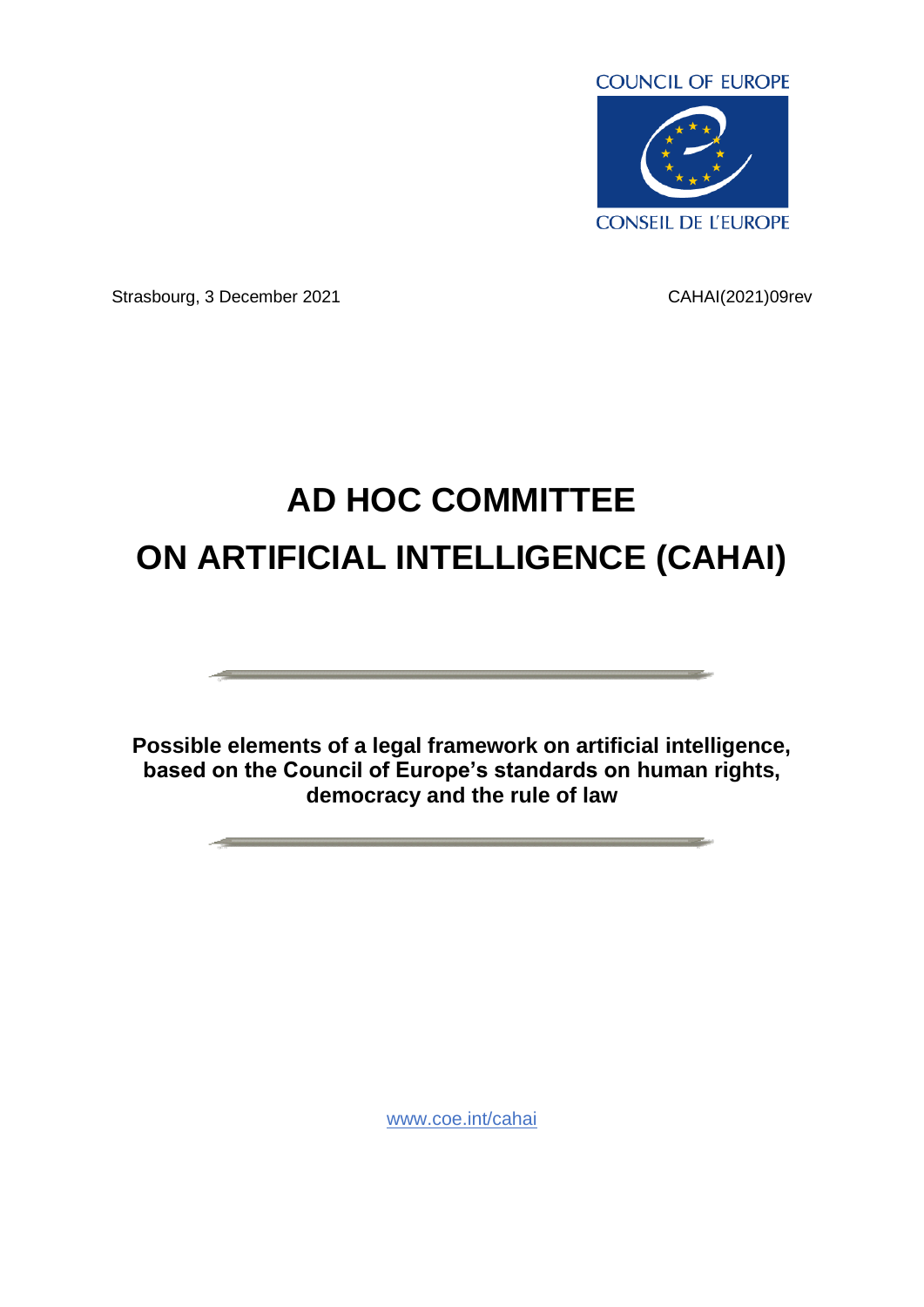CAHAI(2021)09rev

# **Part I: Introduction**

## **I Background**

1. This paper contains the outcomes of the work of the Council of Europe Ad hoc Committee on Artificial Intelligence (CAHAI) on the potential elements of a legal framework for the development, design and application of artificial intelligence, based on the Council of Europe's standards on human rights, democracy and the rule of law.

2. The paper has been drafted by two Working Groups of the CAHAI, namely the CAHAI Policy Development Group (CAHAI-PDG) and the CAHAI Legal Frameworks Group (CAHAI-LFG) while taking into account the outcomes of the multi-stakeholder consultation conducted in the Spring of 2021 by the third Working Group, the CAHAI Consultations and Outreach Group (CAHAI-COG). It was examined and adopted by the CAHAI at the occasion of its sixth Plenary meeting on 30 November – 2 December 2021, and consequently submitted to the Committee of Ministers for further consideration in line with the terms of reference of the CAHAI.

#### **II General remarks**

3. The CAHAI observes that the application of artificial intelligence (AI) systems has the potential to promote human prosperity and individual and social well-being by enhancing progress and innovation, yet at the same time certain applications of AI systems give rise to concern, as they potentially pose risks to human rights, democracy and the rule of law.

4. To effectively prevent and/or mitigate these risks, the CAHAI considers that an appropriate legal framework on AI based on the Council of Europe's standards on human rights, democracy and the rule of law, should take the form of a legally binding transversal instrument. The CAHAI notes that – in addition to the proposed legally binding transversal instrument that sets out general principles and specific legal norms – existing or future legally binding and/or non-legally binding instruments may be needed at sectoral level, to provide more detailed guidance on ensuring that the design, development and application of AI occurs in line with human rights, democracy and the rule of law in specific domains.

5. The legally binding transversal instrument should focus on preventing and/or mitigating risks emanating from applications of AI systems with the potential to interfere with the enjoyment of human rights, the functioning of democracy and the observance of the rule of law, all the while promoting socially beneficial AI applications. It should be underpinned by a risk-based approach: the legal requirements to the design, development and use of AI systems should be proportionate to the nature of the risk they pose to human rights, democracy and the rule of law. Basic principles that enable the determination of such risk (e.g. transparency requirements) should be applicable to all AI systems.

6. In accordance with Article 1 d of the Statute of the Council of Europe, matters relating to national defence fall outside the scope of a legal framework of the Council of Europe and are therefore not covered in the scope of a legally binding (or non-legally binding) instrument of the Council of Europe. The CAHAI is of the opinion that the issue of whether that scope could cover "dual use" and national security should be further considered in the context of developing a Council of Europe legal framework on AI, taking into account possible difficulties in this respect.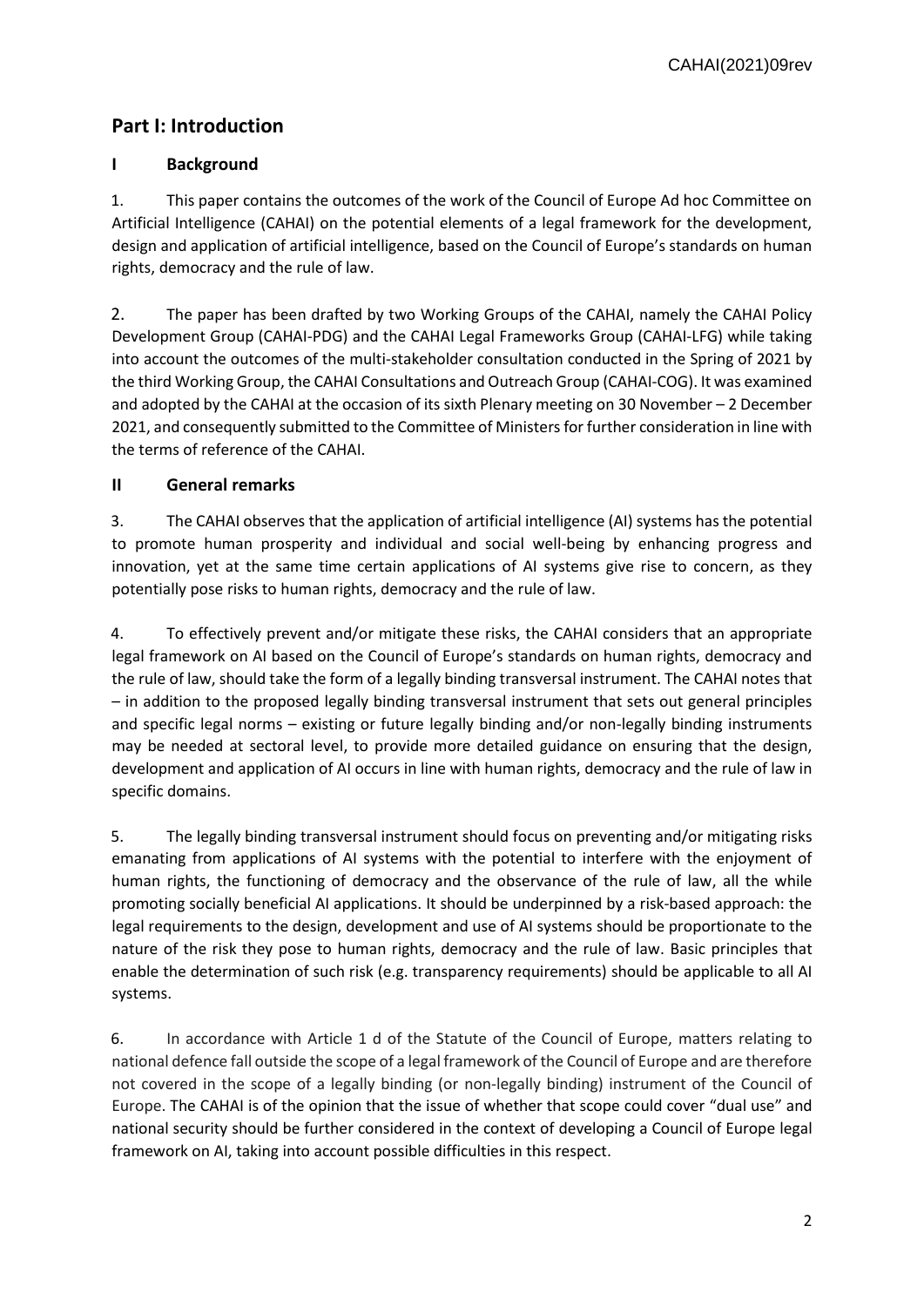7. The various legal issues raised by the application of AI systems are not specific to the member States of the Council of Europe, but are, due to the many global actors involved and the global effects they engender, transnational in nature. The CAHAI therefore recommends that a legally binding transversal instrument of the Council of Europe, though obviously based on Council of Europe standards, be drafted in such a way that it facilitates accession by States outside of the region that share the aforementioned standards. Not only will this significantly increase the impact and efficiency of the proposed instrument, but in addition it will provide a much-needed level playing field for relevant actors, including industry and AI researchers which often operate across national borders and regions of the world. The standards of the Council of Europe on human rights, democracy and the rule of law are sufficiently universal in nature to make this a realistic option. There are several precedents of Council of Europe treaties being applied beyond the European region, cf. notably the Budapest Convention (Cybercrime) and the Convention for the Protection of Individuals with regard to Automatic Processing of Personal Data (CETS No. 108), which currently have 66 and 55 Parties respectively, many of which are not member States of the Council of Europe.

8. It is further recommended that, to ensure both global and regional legal consistency, a legally binding transversal instrument of the Council of Europe should take into account existing and upcoming legal and regulatory frameworks of other international and regional fora, in particular the United Nations system (including UNESCO), the European Union, and the Organisation for Economic Co-operation and Development – all of which are currently involved in developing various forms of standards related to AI systems.

9. The CAHAI notes that the purpose of an international legal framework should not be to lay down any detailed technical parameters for the design, development and application of AI systems, but to establish certain basic principles and norms governing the development, design and application of AI systems and regulate, in a consistent and deliberate manner, if and on what conditions AI systems potentially posing risks to the enjoyment of human rights, the functioning of democracy and the observance of the rule of law may be developed, designed and applied by all types of organisations, including public and private actors alike.

10. In Part II (*chapters III – XI,* developed by the CAHAI-LFG), the elements which could be part of a legally binding transversal instrument are set out. Part III (*chapters XII and XIII,* developed by the CAHAI-PDG*)* outlines the elements which could be part of possible additional legal instruments.

## **PART II: Elements for a legally binding transversal instrument**

#### **III Elements relating to object and purpose, scope, and definitions**

11. Concerning the *object and purpose* of the legally binding transversal instrument, the CAHAI recommends that it should, in particular, be stated that the aim of the instrument is to ensure full consistency with respect for human rights, the functioning of democracy and the observance of rule of law in the developing, designing and applying of AI systems, irrespective of whether these activities are undertaken by private or public actors. Further, it should be stated that the instrument shall facilitate cooperation to this end by its Parties, both at international and domestic levels, and that the necessary follow-up mechanisms shall be established. Finally, the object and purpose should underline the need for establishing a common legal framework containing certain minimum standards for AI development, design, and application in relation to human rights, democracy and the rule of law.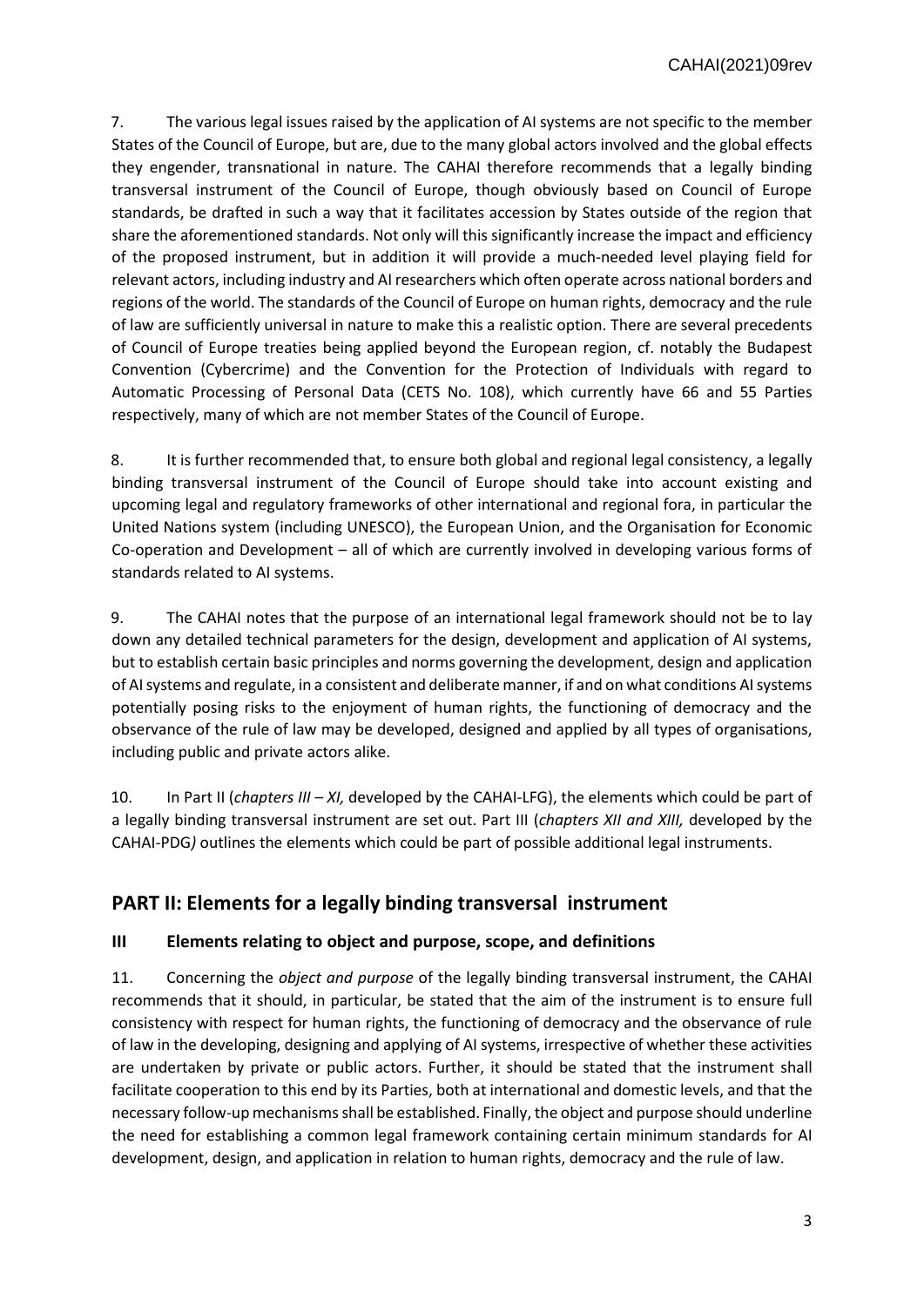12. The CAHAI considers that the legally binding transversal instrument should contain a provision defining its *scope*. This provision should clarify that the instrument shall be applicable to the development, design and application of AI systems, irrespective of whether these activities are undertaken by public or private actors, with a particular focus on such systems which are assessed to pose potential risks to the enjoyment of human rights, the functioning of democracy, and the observance of the rule of law. As necessary, potential exceptions to the scope should also be addressed.

13. In so far as *definitions* are concerned, the CAHAI considers that, as a minimum, the following definitions should be included in a legally binding transversal instrument: *"Artificial intelligence system"; "lifecycle"; "AI provider"; "AI user"; "AI subject"; "unlawful harm"*. The CAHAI recommends that all definitions used should, in so far as possible, be compatible with similar definitions used in other relevant instruments on AI. Furthermore, definitions should be carefully drafted to ensure, on the one hand, legal precision, while, on the other hand, being sufficiently abstract to remain valid despite future technological developments concerning AI systems.

## **IV Elements relating to fundamental principles of protection of human dignity and the respect of human rights, democracy, and the rule of law**

14. The CAHAI considers it necessary that a legally binding transversal instrument contains certain *fundamental principles of protection of human dignity and the respect of human rights, democracy, and the rule of law*, which should apply to all development, design, and application of AI systems, irrespective of whether the actor is public or private.

15. At the same time the CAHAI, recognising the risks of duplicating or even fragmenting existing general standards of international law, including human rights law, recommends that such fundamental principles be drafted in such a way that the risks of unwarranted duplication or fragmentation are duly minimised. This entails, *inter alia*, further tailoring rights and obligations relating to human rights, democracy and the rule of law for the purpose of this instrument only where and when, after careful examination, the conclusion is reached that existing standards in their current form cannot provide sufficient protection of the rights of individuals in the specific context of the development, design and application of AI systems.

16. Concerning the concept of "human dignity", the CAHAI notes that the dignity of the human person is universally agreed to constitute the real basis of human rights, cf. also the prominence given to the concept in the preamble of the 1948 Universal Declaration of Human Rights. In the view of the CAHAI, it makes particularly good sense to use this concept in a legally binding transversal instrument on the potential adverse impacts on fundamental human rights of individuals caused by the development, design, and application of AI systems.

17. The CAHAI further notes that some of the provisions related to these particular elements may be formulated as positive direct rights of individuals, or alternatively as obligations on Parties to ensure the introduction in their domestic law and practice of measures aimed at protecting the rights of individuals in relation to AI systems. Based on its deliberations the CAHAI would, where feasible and necessary, tend to favour a combination of both the establishment of certain direct, concrete and *positive rights of individuals in relation to the development, design and application of AI* systems, as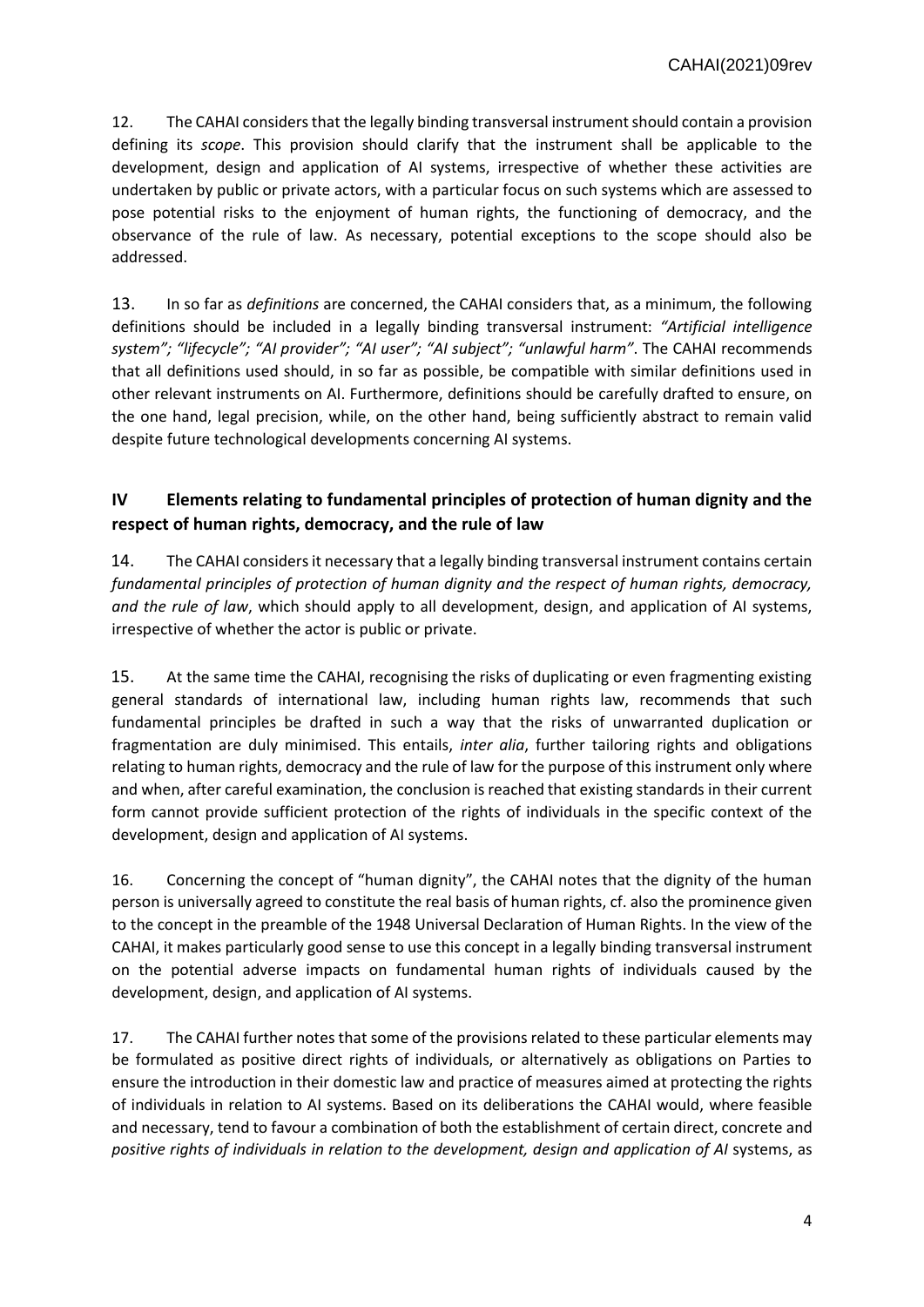well as the *establishment of certain obligations upon Parties*, to ensure a more uniform application of the legally binding transversal instrument among Parties.

## **V Elements relating to risk classification of artificial intelligence systems and prohibited applications of artificial intelligence**

18. The CAHAI recommends that a legally binding transversal instrument should provide for the establishment of a methodology for *risk classification* of AI systems with an emphasis on human rights, democracy, and the rule of law. The criteria used for assessing the impact of application of AI systems in this regard should be concrete, clear, and with an objective basis and the assessment itself done in a balanced manner, thus providing for both legal certainty and nuance.

19. In particular, the CAHAI considers that the risk classification should include a number of categories (e.g., "low risk", "high risk", "unacceptable risk"), based on a risk assessment in relation to the enjoyment of human rights, the functioning of democracy and the observance of the rule of law. The risk classification will be based on an initial review to determine if a full HUDERIA ("Human Rights, Democracy and Rule of Law Impact Assessment") is required (cf. chapter XII) just as the impact assessment itself may have an impact on whether to uphold or change the initial risk classification of the AI system in question. This impact assessment is considered as an element of the overall legal framework on AI systems proposed by the CAHAI. However, the specific HUDERIA model need not necessarily form a constituent part of a possible legally binding instrument.

20. As regards the criteria which could be considered for the purpose of the risk assessment, reference is made to the elements listed under paragraph 51 in chapter XII below. Some of these criteria may need to be enshrined in the legally binding instrument, to ensure they are duly considered and consistently applied.

21. Regarding *prohibited applications of AI (the so-called "red lines" or "unacceptable risk")*, the CAHAI considers that a legally binding transversal instrument should provide for the possibility of putting a full or partial moratorium or ban on the application of AI systems, which in accordance with the aforesaid risk classification are deemed to present an unacceptable risk of interfering with the enjoyment of human rights, the functioning of democracy, and the observance of the rule of law. Such possibility should also be considered for the research and development of certain AI systems that present an unacceptable risk. Notably, the CAHAI wishes to draw the attention to, for instance, some AI systems using biometrics to identify, categorise or infer characteristics or emotions of individuals, in particular if they lead to mass surveillance, and AI systems used for social scoring to determine access to essential services, as applications that may require particular attention, taking into account possible legitimate exceptions. A moratorium or ban should, however, only be considered, where on an objective basis an unacceptable risk to human rights, democracy or the rule of law has been identified and, after careful examination, there are no other feasible and equally efficient measures available for mitigating that risk and given the specific sphere of application. Review procedures should be put in place to enable reversal of a ban or moratorium if risks are sufficiently reduced or appropriate mitigation measures become available, on an objective basis, to no longer pose an unacceptable risk.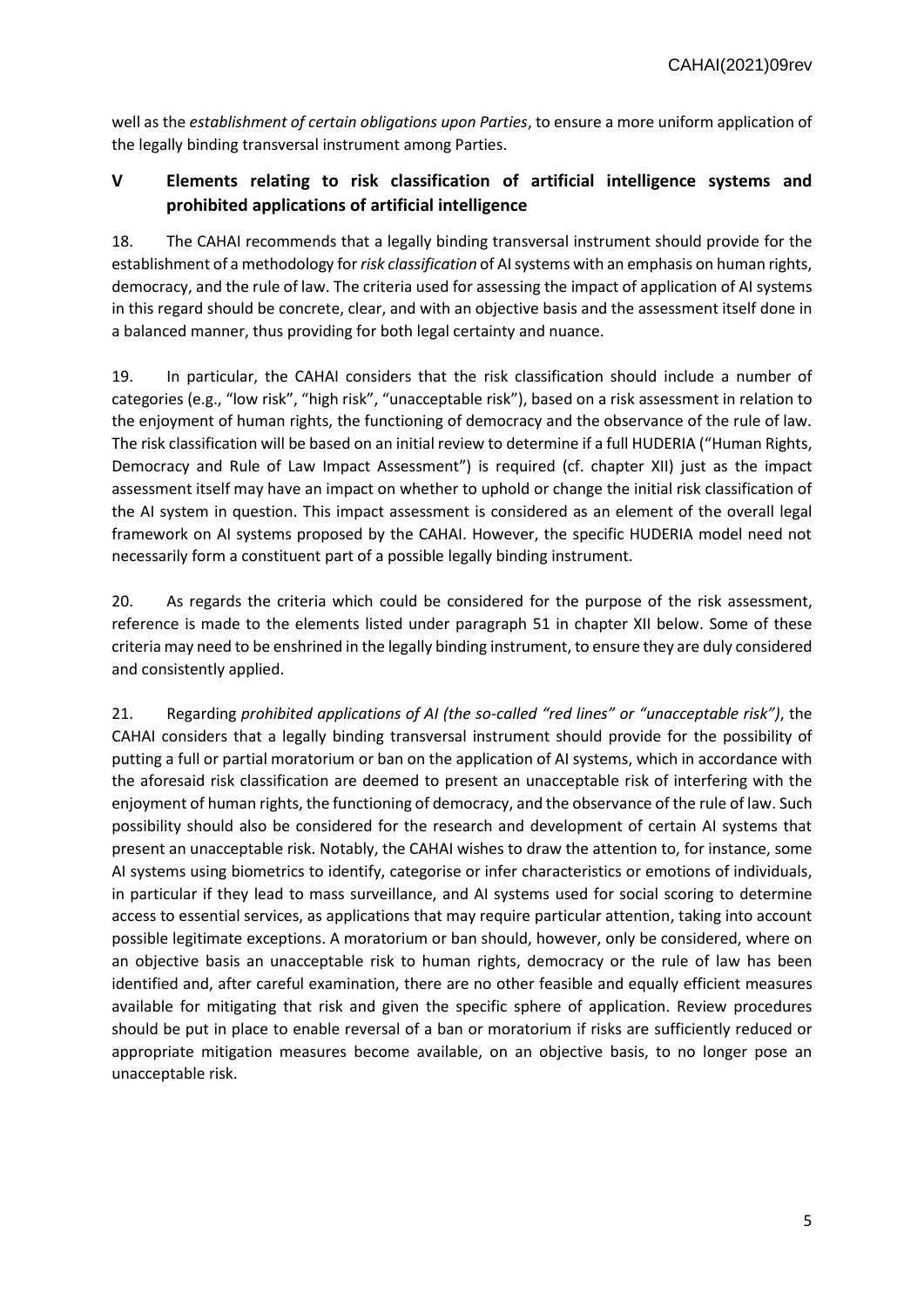## **VI Elements relating to the development, design, and application of artificial intelligence systems in general**

22. The CAHAI recommends that a legally binding transversal instrument should include a number of provisions applicable to all development, design and application of AI systems, so as to enable their appropriate classification in terms of potential risk to the enjoyment of human rights, the functioning of democracy, and the observance of the rule of law, and to ensure their compliance therewith by setting out minimum safeguards. These can include, for instance, provisions regarding the transparency of AI systems. In line with the risk-based approach mentioned above, further provisions should be rendered applicable to AI systems based on and in proportion with their risk classification, in order to ensure that the risks they pose to human rights, democracy and the rule of law are duly mitigated.

23. A legally binding transversal instrument should, as a general rule, state that, subject to certain limitations, *the development and design of, as well as the research in, AI systems should be carried out freely, with due consideration forsafety and security*, and in full compliance with the Council of Europe standards on human rights.

24. Furthermore, the CAHAI recommends the inclusion of a provision encouraging Parties to establish *"regulatory sandboxes"* to stimulate responsible innovation in AI systems by allowing for the testing of AI systems under the supervision of the competent national regulator, all the while ensuring compliance with the standards set out in the Convention for the Protection of Individuals with regard to Automatic Processing of Personal Data (CETS No 108) and its amending Protocol (CETS No 223), as well as with the standards set out in this legally binding transversal instrument on the design, development and application of AI, and any other applicable standards.

25. To promote a multi-stakeholder approach, and in order to raise awareness in society about the impact of the development, design and application of AI systems, the CAHAI considers it useful to include a provision calling for Parties to promote evidence-based *public deliberations* on and inclusive engagement with this topic. Inspiration for the wording of such a provision may be found in Article 28 of the Convention for the Protection of Human Rights and Dignity of the Human Being with regard to the Application of Biology and Medicine (CETS No 164).

26. The CAHAI proposes to include a provision on *prevention of unlawful harm* potentially stemming from the development, design, and application of AI systems, including clarifying the concept of "unlawful harm" for the purpose of the transversal instrument on AI, human rights, democracy and the rule of law.

27. The CAHAI further proposes to include a provision on respect of *equal treatment and nondiscrimination* of individuals in relation to the development, design, and application of AI systems to avoid unjustified bias being built into AI systems and the use of AI systems leading to discriminatory effects.

28. For the same reasons, a legally binding transversal instrument should contain provisions on ensuring that *gender equality* and rights related to *vulnerable groups and people in vulnerable situations,* including *children,* are being upheld throughout the lifecycle of artificial intelligence systems.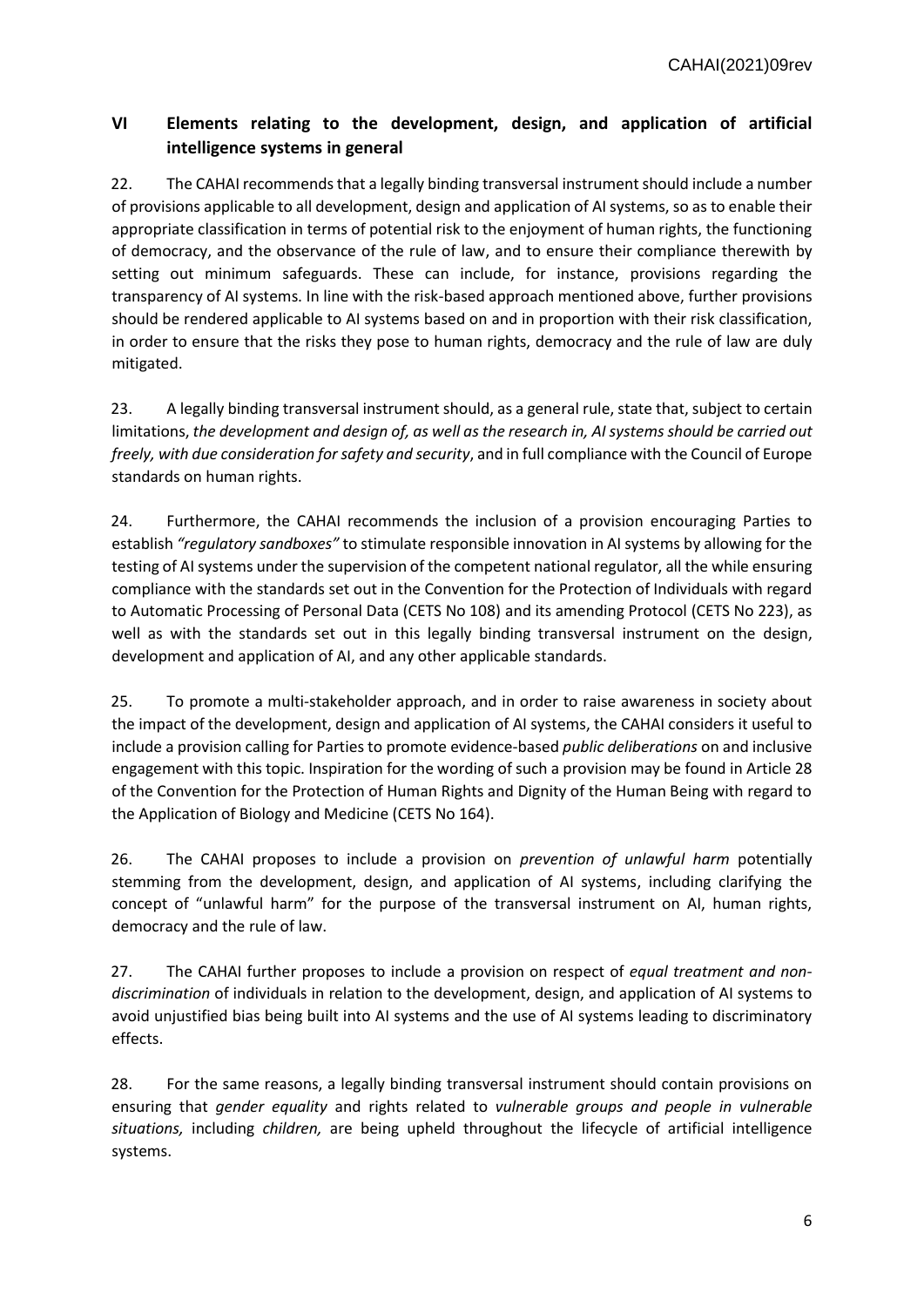29. The CAHAI also considers it prudent to include a provision on *data governance* for AI systems, in accordance with and building on the Council of Europe Convention for the Protection of Individuals with regard to Automatic Processing of Personal Data (CETS No 108) and its amending Protocol (CETS No 223). This can include the requirement to establish data governance mechanisms to assess and ensure the data accuracy, integrity, security and representativeness in a manner that is suitable for the intended purpose of the system and proportionate.

30. Finally, the CAHAI recommends the introduction of provisions on *robustness, safety and cybersecurity*, *transparency, explainability, auditability and accountability* throughout their lifecycles. It should be noted that the concepts of "transparency", "explainability" and "accountability" are considered by the CAHAI to be of paramount importance for the protection of the rights of individuals in the context of AI systems. In addition, the CAHAI recommends that the issue of *sustainability* in relation to AI systems throughout their lifecycles be considered in a suitable manner.

31. Last, but not least, a legally binding transversal instrument should include a provision aimed at ensuring the necessary level of *human oversight* over AI systems and their effects, throughout their lifecycles.

## **VII Elements relating to the development, design, and application of artificial intelligence systems in the public sector**

32. The development, design, and application of AI systems in the public sector give rise to some concerns about how to ensure the respect for human rights, democracy, and the rule of law when AI systems are used to take or inform decisions that impact the rights and obligations of individuals and legal persons. That said, the CAHAI underlines that not all public sector AI applications pose risks to the enjoyment of human rights, the functioning of democracy and the observance of the rule of law. It is accordingly important to carefully examine the potential for risk posed by a given application of an AI system on a case-by-case basis. Accordingly, a distinction should be made between, on the one hand, AI systems which can interfere with human rights, democracy or the rule of law, and on the other hand, AI systems which though operated by the same public authorities do not present any such risks.

33. Based on the assumption that a legally binding transversal instrument should be general in nature, the CAHAI recommends that such instrument should focus on the potential risks emanating from the development, design, and application of AI systems for the purposes of *law enforcement*, *the administration of justice*, and *public administration.* Concerning "public administration", in particular, the CAHAI notes that a legally binding transversal instrument should not address the plethora of specific administrative activities undertaken by public authorities, such as health care, education, social benefits etc, but be limited to general prescriptions about the responsible use of AI systems in public administration. Issues related to the various sectors of public administration may, as necessary, be addressed in appropriate sectoral instruments.

34. The CAHAI finds that a legally binding transversal instrument when addressing the development, design, and application of AI systems in the public sector should, as a minimum, include provisions on *access to effective remedy,* a mandatory *right to human review* of decisions taken or informed by an AI system except where competing legitimate overriding grounds exclude this*,* and an *obligation for public authorities to implement adequate human review for processes which are informed or supported by AI systems and to provide relevant individuals or legal persons with*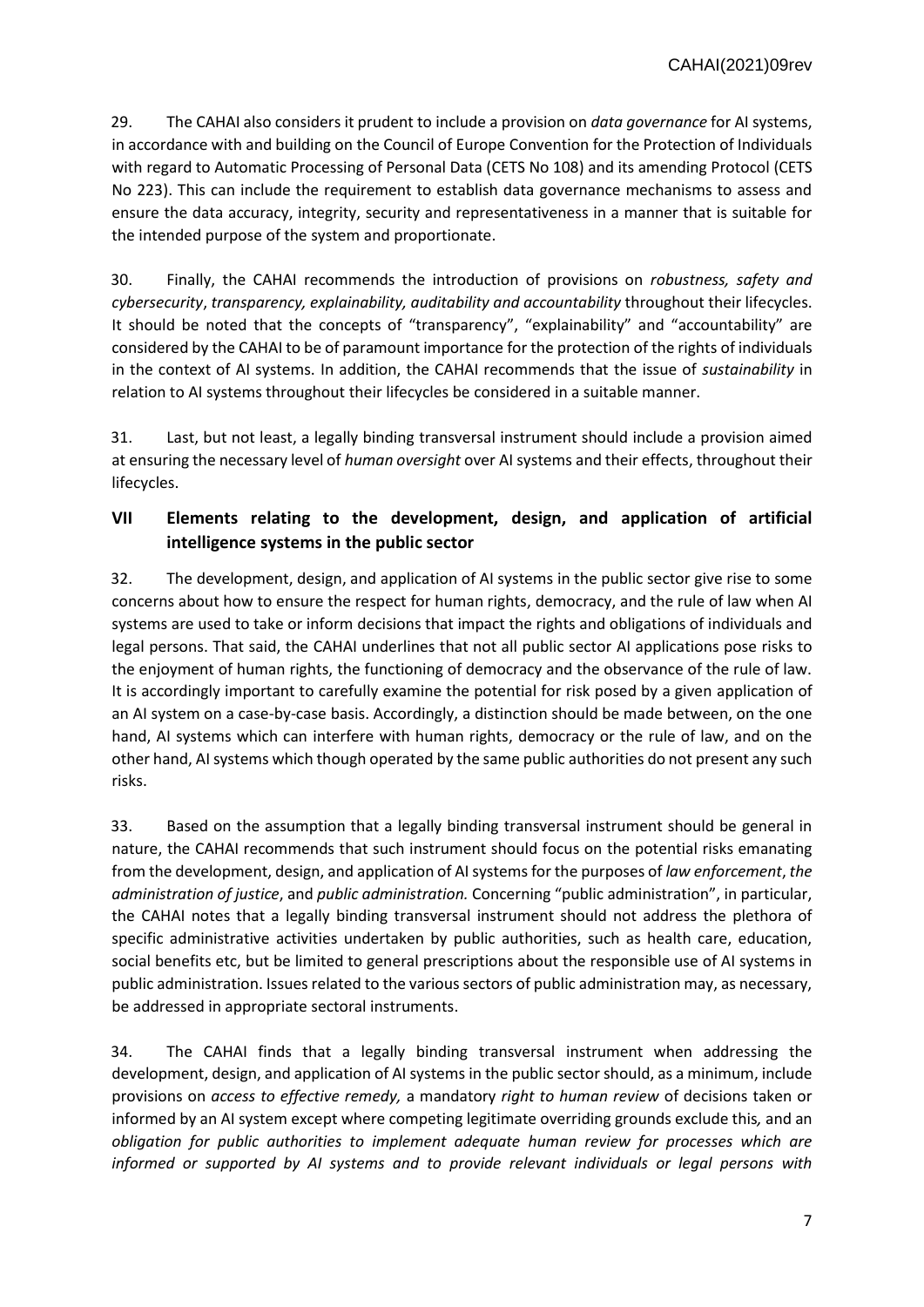*meaningful information* concerning the role of AI systems in taking or informing decisions relating to them, except where competing legitimate overriding grounds exclude or limit such review or disclosure. Furthermore, Parties should be obliged to ensure that *adequate and effective guarantees against arbitrary and abusive practices* due to the application of an AI system in the public sector are afforded by their domestic law.

35. The CAHAI also notes that Parties should ensure compliance with the standards concerning AI systems as regards human rights, democracy and the rule of law insofar as private actors acting on their behalf are concerned.

#### **VIII Elements relating to democracy and democratic governance**

36. While recognising that AI may play a positive role in the functioning of democracy and democratic governance to foster inclusive and participatory processes, the CAHAI is also concerned about the potential use of AI to unlawfully or unduly interfere in democratic processes. The shaping of public opinion through AI, as well as potential chilling effects arising through the use of AI, should therefore be considered in the context of a possible legally binding instrument, whereas more specific issues regarding election manipulation such as *micro-targeting, profiling,* and *manipulation of content* (including so-called "deep fakes") could be dealt with in more sectoral instruments.

37. The role of private entities, for instance, online platforms that help shape the public sphere, should also be considered in this respect, insofar as the growing concentration of economic power and of data could undermine democratic processes.

38. In this context, the CAHAI underlines the need for respecting *the right to freedom of expression, including the freedom to form and hold opinions and to receive and impart political information and ideas, and the right to freedom of assembly and association*, with the aim of ensuring that all parties and interest groups have access to democratic processes in equal conditions, and that a free space for public debate can be ensured.

#### **IX Elements relating to safeguards**

39. The CAHAI recommends that a legally binding transversal instrument should include a series of provisions on legal safeguards to be applied to all applications of AI systems used for the purpose of deciding or informing decisions impacting the legal rights and other significant interests of individuals and legal persons.

40. These safeguards should, at least, include the following: the right to *an effective remedy before a national authority* (including judicial authorities) against such decisions; the right to *be informed about the application of an AI system in the decision-making process*; and the right to *choose interaction with a human in addition to or instead of an AI system,* and the right to *know that one is interacting with an AI system rather than with a human.* Other safeguards may be relevant depending on the specificities of the AI systems being used. The modalities of the exercise of these rights should be foreseen by national law. Legitimate exceptions to these rights may be foreseen by law, where necessary and proportionate in a democratic society.

41. Finally, the CAHAI is of the opinion that a legally binding transversal instrument should also include a provision on the *protection of whistle-blowers* in relation to the development, design, and application of AI systems which potentially could adversely impact the enjoyment of human rights,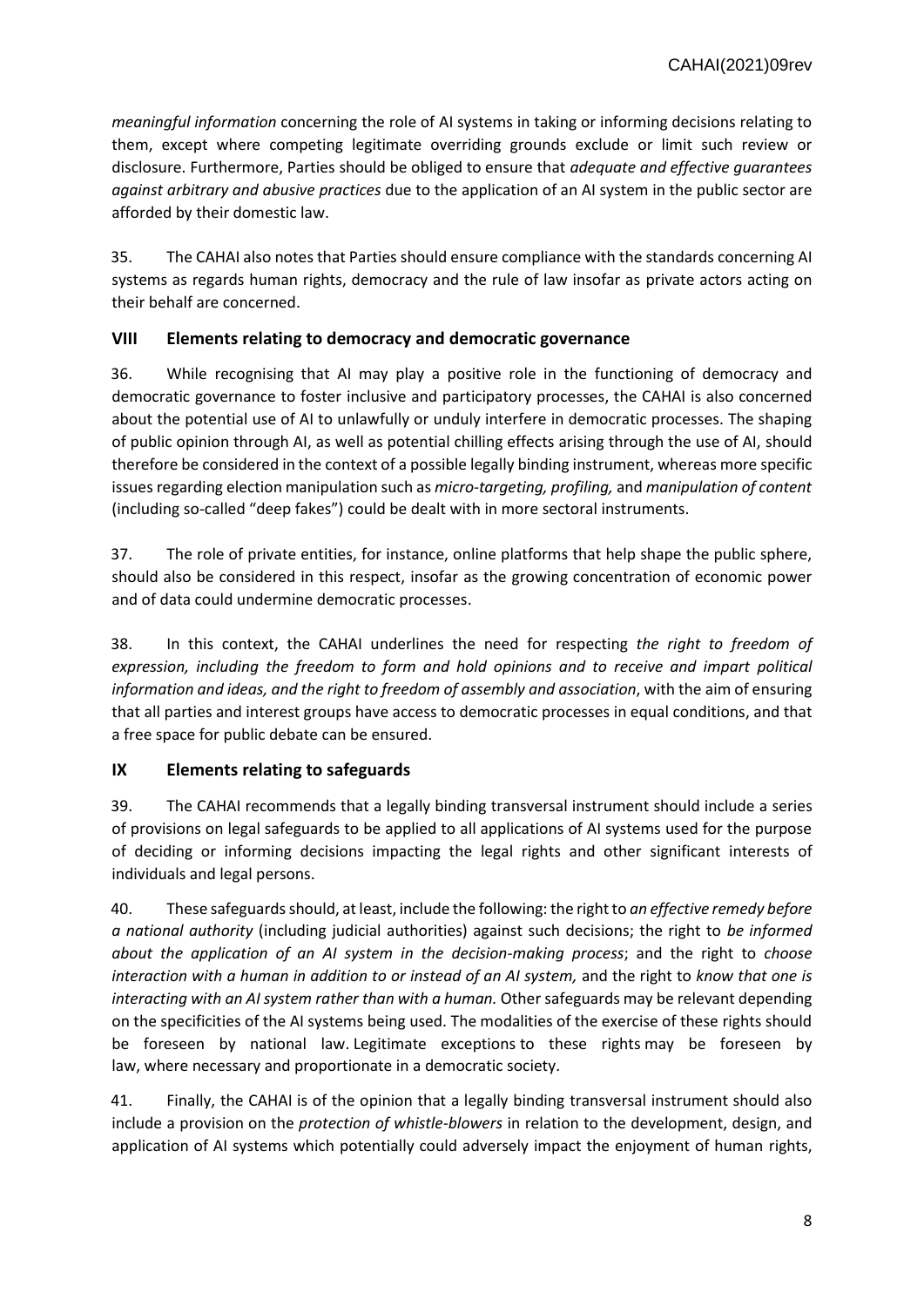the functioning of democracy, and the observance of the rule of law. Such provision should respect legitimate legal limitations on disclosure.

#### **X Elements relating to civil liability**

42. Though recognising that issues related to civil liability and the development, design, and application of AI systems would in general be covered by existing domestic law of the Parties to a possible legally binding instrument, the CAHAI nevertheless considers it useful to examine the issue in more detail to explore the need to ensure that all parties share a common basic approach to civil liability in relation to AI.

#### **XI Elements relating to supervisory authorities, compliance, and cooperation**

43. The CAHAI considers that a legally binding transversal instrument should include provisions obliging Parties to take all necessary and appropriate measures to *ensure effective compliance* with the instrument, in particular through the *establishment of compliance mechanisms and standards*. Furthermore, provisions on the establishment or designation of *national supervisory authorities*, defining their powers, tasks and functioning as well as ensuring their expertise, their independence and impartiality in performing their functions, and the allocation of sufficient resources and staff, should be considered for inclusion. In addition, the legally binding transversal instrument should contain provisions regulating the *cooperation between Parties* and *mutual legal and other assistance, including exchange of data and other forms of information* while ensuring coherence with other already applicable instruments of the Council of Europe in the field of international mutual legal assistance.

44. A legally binding transversal instrument should also contain provisions on the establishment of a "*committee of the parties"* to support the implementation of the instrument. In this regard, the CAHAI refers to the standard provisions used in other Council of Europe legally binding instruments, which may, if and as necessary, be amended to better suit the purposes of the present legally binding instrument.

# **PART III: Elements for possible additional legal instruments**

### **XII Human rights, democracy, and rule of law impact assessment**

45. The CAHAI considers it useful and necessary to supplement a legally binding transversal instrument with a *non-legally binding model for assessing the impact of AI systems on the enjoyment of human rights, the functioning of democracy, and the observance of the rule of law*.

46. A well-conducted human rights, democracy, and rule of law impact assessment can advance the assessment of how the deployment of AI systems can affect the enjoyment of human rights, the functioning of democracy, and the observance of the rule of law. It should though be noted that this type of impact assessment is not designed to balance negative and positive impacts, something which may depend on the specificities of the legal system in the jurisdiction in which the AI system is intended to be applied. In a subsequent stage, it can then be examined if and how risks identified through the HUDERIA can be mitigated, and if and how a legitimate interest can legitimize the system's use despite interference with human rights, democracy and rule of law standards, when such limitations are prescribed by law, proportionate, and necessary in a democratic society.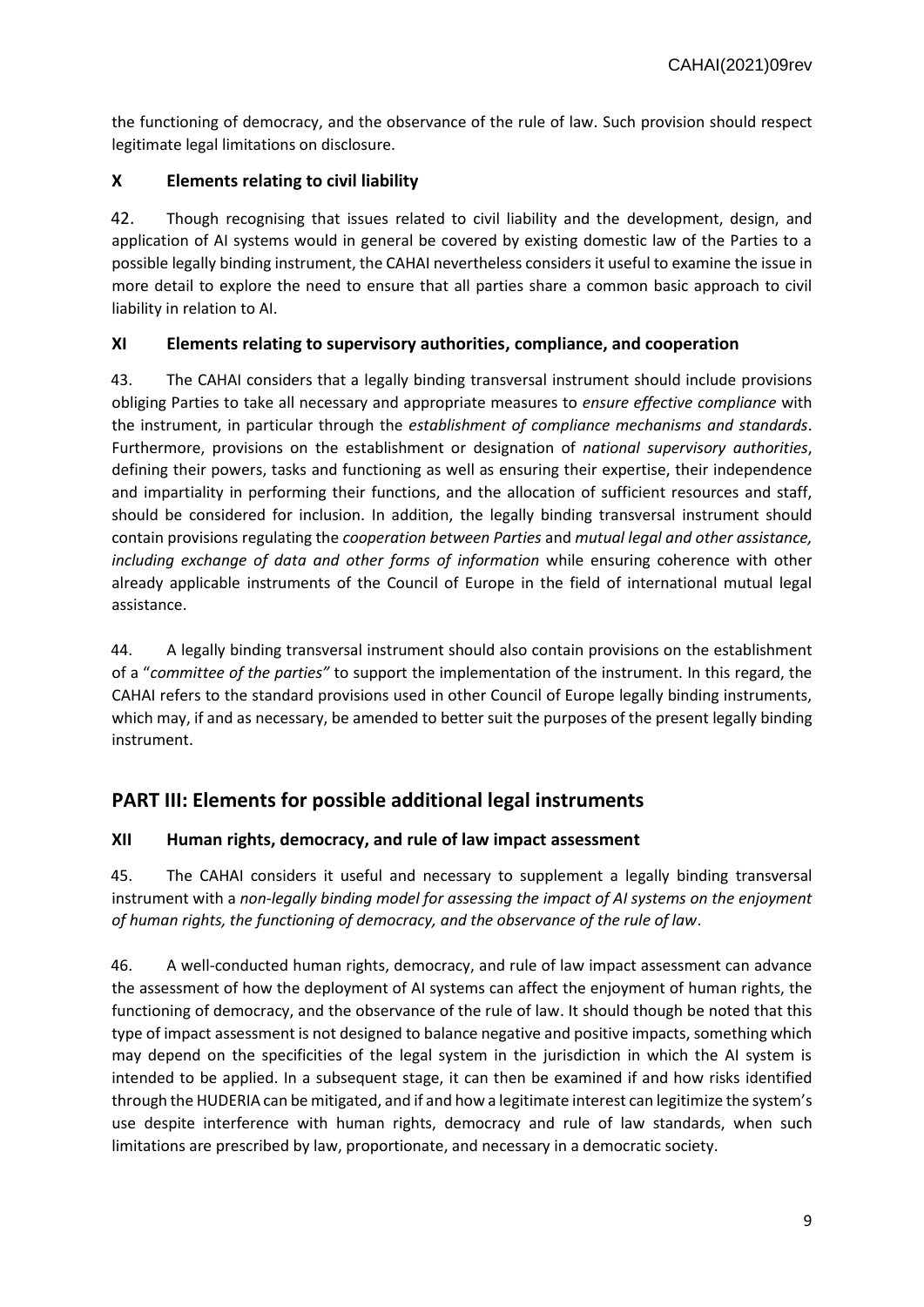47. Indeed, a HUDERIA should *not stand alone,* but be supplemented, at the level of domestic or international law, by other compliance mechanisms, such as certification and quality labelling, audits, regulatory sandboxes and regular monitoring, as pointed out in the Feasibility Study. It is important that the impact assessment is aligned with such other compliance mechanisms, as it would be unjustifiably costly and burdensome to require human rights, democracy, and rule of law impact assessments that diverge from public supervisory or regulatory approaches laid down under domestic law. In addition to compliance mechanisms, it must also be ensured that effective remedies remain available for those who may be adversely impacted by the deployment of AI systems.

48. Given the time and resources necessary to undertake such an assessment, and in order to safeguard the proportionality of a risk-based approach, the CAHAI believes that, as a rule, a formalised extensive human rights, democracy, and rule of law impact assessment should only be mandated if there are clear and objective indications of relevant risks emanating from the application of an AI system. This requires that all AI systems undergo an initial review in order to determine whether or not they should be subjected to such a formalised assessment. It is recommended that indications as to the necessity for a more extensive assessment be further developed. It should also be considered that using an AI system in a new or different context or for a new or different purpose or otherwise relevant changes would require a reassessment.

49. The CAHAI underlines that adopting a risk-based approach entails that any relevant impacts by the application of an AI system on the enjoyment of human rights, the functioning of democracy, and the observance of the rule of law should be duly assessed and reviewed on a systematic and regular basis with a view to identifying mitigating measures tailored to the risks at hand, and if such mitigating measures are not deemed sufficient, applying prohibitive measures, as necessary. Furthermore, given the need for an iterative assessment process, such assessment should in any case be carried out again whenever a given AI system undergoes substantial changes.

50. The CAHAI recommends that, at least, the following *main steps* be included in a human rights, democracy, and rule of law impact assessment, subject to an initial review having been conducted, and including stakeholder involvement, where relevant:

- (1) *Risk Identification*: Identification of relevant risks for human rights, democracy and the rule of law;
- (2) *Impact Assessment*: Assessment of the impact, taking into account the likelihood and severity of the effects on those rights and principles;
- (3) *Governance Assessment*: Assessment of the roles and responsibilities of duty-bearers, rights holders and stakeholders in implementing and governing the mechanisms to mitigate the impact;
- (4) *Mitigation and Evaluation*: Identification of suitable mitigation measures and ensuring a continuous evaluation.

51. As regards the *Impact Assessment* step, the CAHAI further recommends that the assessment of an AI system, at least, could include the following elements: assessment of the *context and purpose* of the AI system, *level of autonomy* of the AI system, *underlying technology* of the AI system, *usage* of the AI system (both intended and potentially unintended use), *complexity* of the AI system (part of multiple deep neural networks/building on other AI systems), *transparency* and *explainability* of the system and the way it is used, *human oversight and control mechanisms* for the AI provider and AI user*, data quality*, *system robustness/security*, involvement of *vulnerable persons or groups*, the *scale*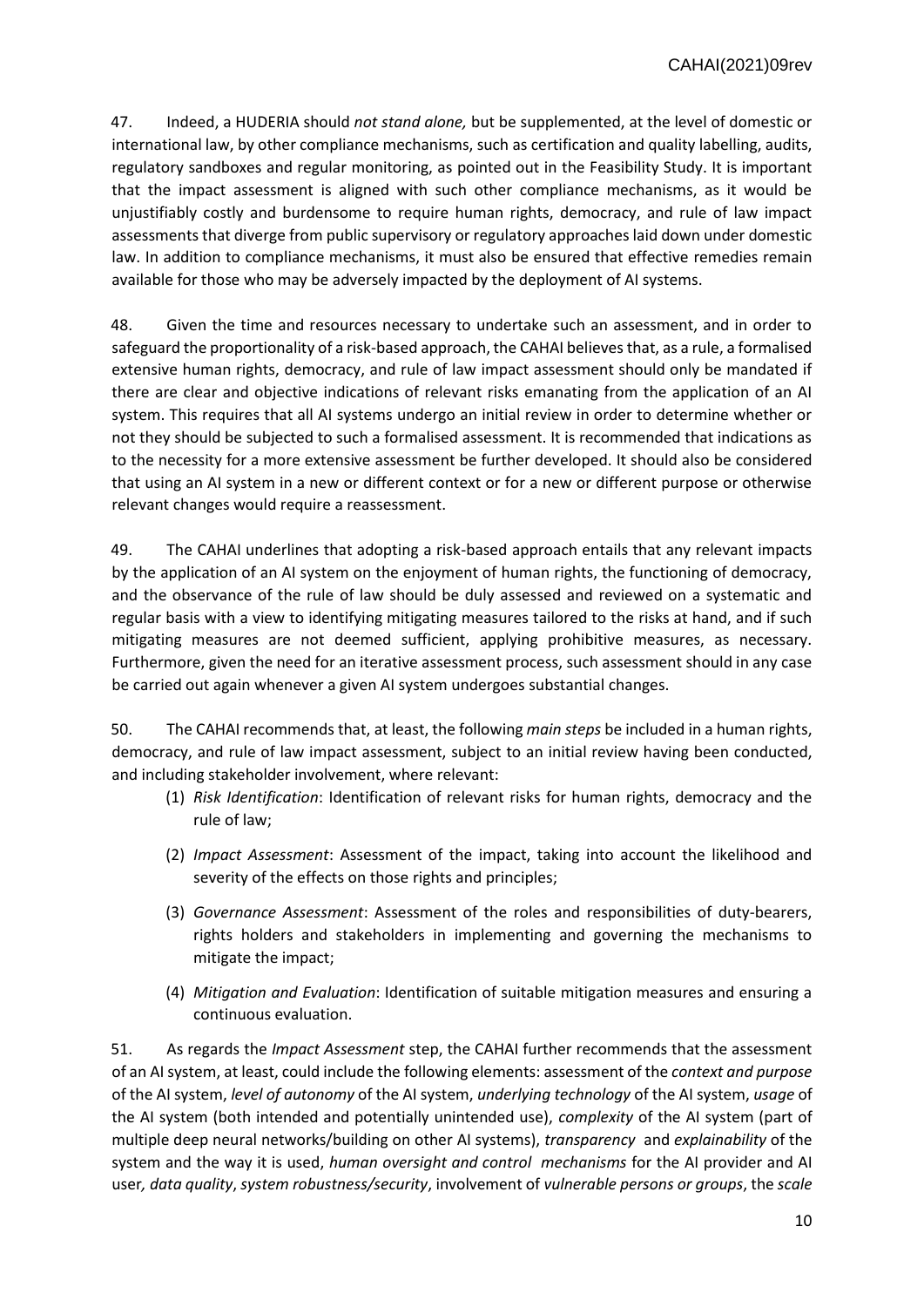on which the system is used, its *geographical* and *temporal*scope, assessment of *likelihood* and *extent* of potential harm, the potential *reversibility* of such harm, and whether it concerns a "red line" application as established by domestic or international law.

52. Moreover, the CAHAI notes that whereas the impact assessment of AI systems is relatively straightforward in relation to human rights, due to the existence of clearly defined and universal obligations in this area, the impact assessment of AI systems on democracy and the rule of law may prove more difficult in some cases. Nevertheless, given the strong interlinkage between human rights on the one hand and democracy and the rule of law on the other hand, in some situations a negative impact on the former can also provide an indication of a negative impact on the latter. For instance, when the right to freedom of assembly and association or the right to free elections is hampered, it hampers the functioning of democracy. In the same vein, an interference with the right to a fair trial negatively impacts the rule of law. Furthermore, other elements can also be considered, such as the purpose and function of the system within a democratic society, its application domain (with particular attention to the use of AI systems in the public sector or the public sphere), and the way it can hamper certain democratic- and rule of law-principles (such as the principle of legality, the prevention of misuse of power, or judicial impartiality and independence).

53. Finally, the CAHAI is of the opinion that *stakeholder involvement* in the impact assessment should be assured. The more severe the impact is deemed to be, or the larger its scale, the more extensive the stakeholder engagement should be. In this regard, particular attention should be paid to involving external stakeholders and members of society (i.e., those who are not covered by the categories of "AI providers" and "AI users", as listed in Chapter III) who could potentially be adversely affected by the deployment of the AI system.

#### **XIII Complementary elements relating to artificial intelligence in the public sector**

54. As set out in Chapter VII, the development, design and application of AI systems in the public sector should be addressed in a legally binding transversal instrument, covering the most important transversal rights and obligations that should be respected in this domain. Additionally, the CAHAI is of the opinion that, given the context specificity of the risks posed by AI in the public sector in light of its specific role in society, such a transversal framework may be supplemented by additional legally binding or non-legally binding instruments at sectoral level.

55. These instruments could for instance elaborate further principles and requirements, specifically for the public services, regarding *transparency*, *fairness*, *responsibility*, *accountability, explainability,* and *redress* to ensure the responsible use of AI. The CAHAI recommends that the use and design, procurement, development and deployment of AI systems in the public sector are subject to adequate *oversight* mechanisms in order to safeguard *compliance* with human rights, democratic principles and the rule of law, and foster *public trust* by rendering the use of AI systems trustworthy, i.e *intelligible*, *traceable* and *auditable*.

56. Additionally, considering that the distinction between public and private sector involvement is often ambiguous, and considering the liability issues relating to the contracting out of public services to private actors any provisions applying to the design, development, and application of AI in the public sector should also apply to private actors that act on behalf of the public sector.

57. The CAHAI considers that the following elements relating to the design, procurement, development and deployment of an AI system by a public entity could, in addition to those elements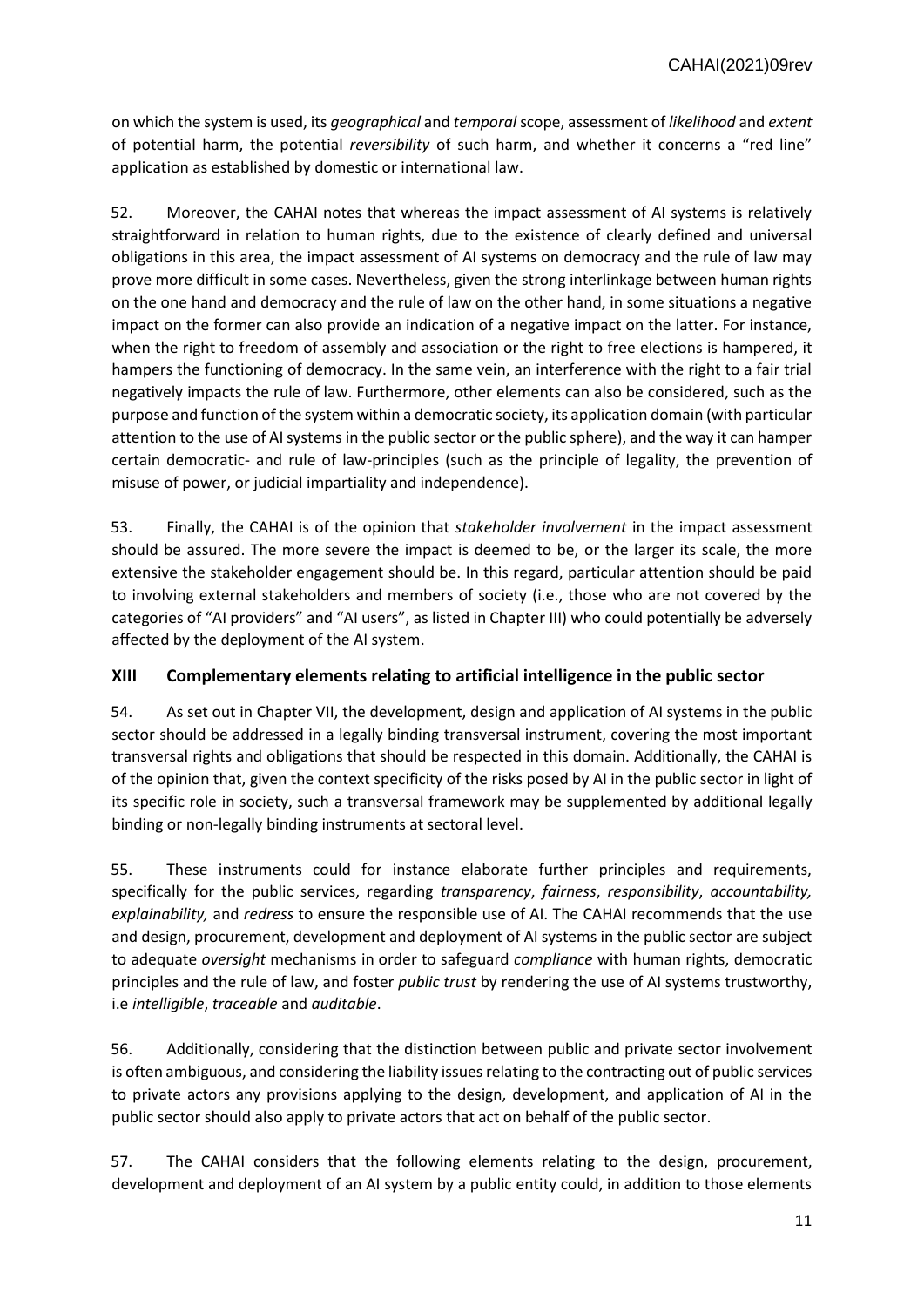already described in Chapter VII, be addressed as part of a legally or non-legally binding instrument on AI in the public sector:

58. In the *design phase* of the system, the CAHAI is of the opinion that a legally or non-legally binding instrument could address how due consideration could be given to the analysis of the problem which the public entity intends to solve, in order to assess whether an AI system is the appropriate fit for the problem and, if so, which characteristics it should have. A legally or non-legally binding instrument could furthermore address the following issues: the data sets to be used for the AI system should be clearly identified, and the protection of such data and their origin respected. The design choices of the system should then be rendered explicit and documented. The intended users of the system, both civil servants and the public, as well as those potentially affected by the system should be involved early on, and their capabilities in using the AI system in question should be considered. An open and transparent co-design approach should be favoured. Finally, a human rights, democracy and rule of law impact assessment should be carried out to anticipate, prevent and mitigate potential risks. This also requires putting in place risk management and mitigation frameworks, which are relevant throughout all phases.

59. In the *procurement* phase, a thorough review of applicable legislation and policy measures in place should be conducted. Where necessary, public procurement processes should be adapted and public procurement guidelines for AI should be adopted, to ensure that procured AI systems comply with human rights, democracy and rule of law standards. A multidisciplinary and multi-stakeholder approach should be ensured in order to involve various perspective and angles, including those of vulnerable groups. Because public entities are responsible for the systems they adopt and apply, careful attention should be paid to the potential impact on public accountability.

60. During the particularly sensitive phase of *development* of the system, documentation and logging processes should be meticulously kept to ensure transparency and traceability of the system. Adequate test and validation processes, as well as data governance mechanisms should be put in place. Amongst other risks, the potential risk of unequal access or treatment, various forms of bias and discrimination, as well as the impact on gender equality should be assessed.

61. Risk management and mitigation frameworks set up in previous phases should be evaluated, adapted and maintained during the *deployment* phase. Taking into account the nature of the risk, human involvement may need to be guaranteed in order to ensure appropriate oversight over the system. Where appropriate, the AI system should be initially and regularly audited by an independent actor, and the results rendered publicly available to foster public trust. To this end, the CAHAI considers that the establishment of public registers listing AI systems used in the public sector, containing essential information about the system such as, its purpose, actors involved in its development and deployment, basic information about the model, and performance metrics, where appropriate, and the result of a HUDERIA, should be addressed in the context of a legally binding or non-legally binding instrument on AI in the public sector. In addition, the aforesaid instrument could address the establishment of a feedback mechanism in order to collect input on how to improve the system directly from its users and those potentially affected thereby. Further, the instrument could address the need for the AI system to be subjected to regular evaluation and update, including by taking into account the feedback. The evaluation process could be a periodic one. Transparency and communication towards users and citizens should likewise be addressed, as should the possibility of access to accountability and individual and collective redress mechanisms. Last but not least, the instrument should address the right of the public to be informed about the fact that they are